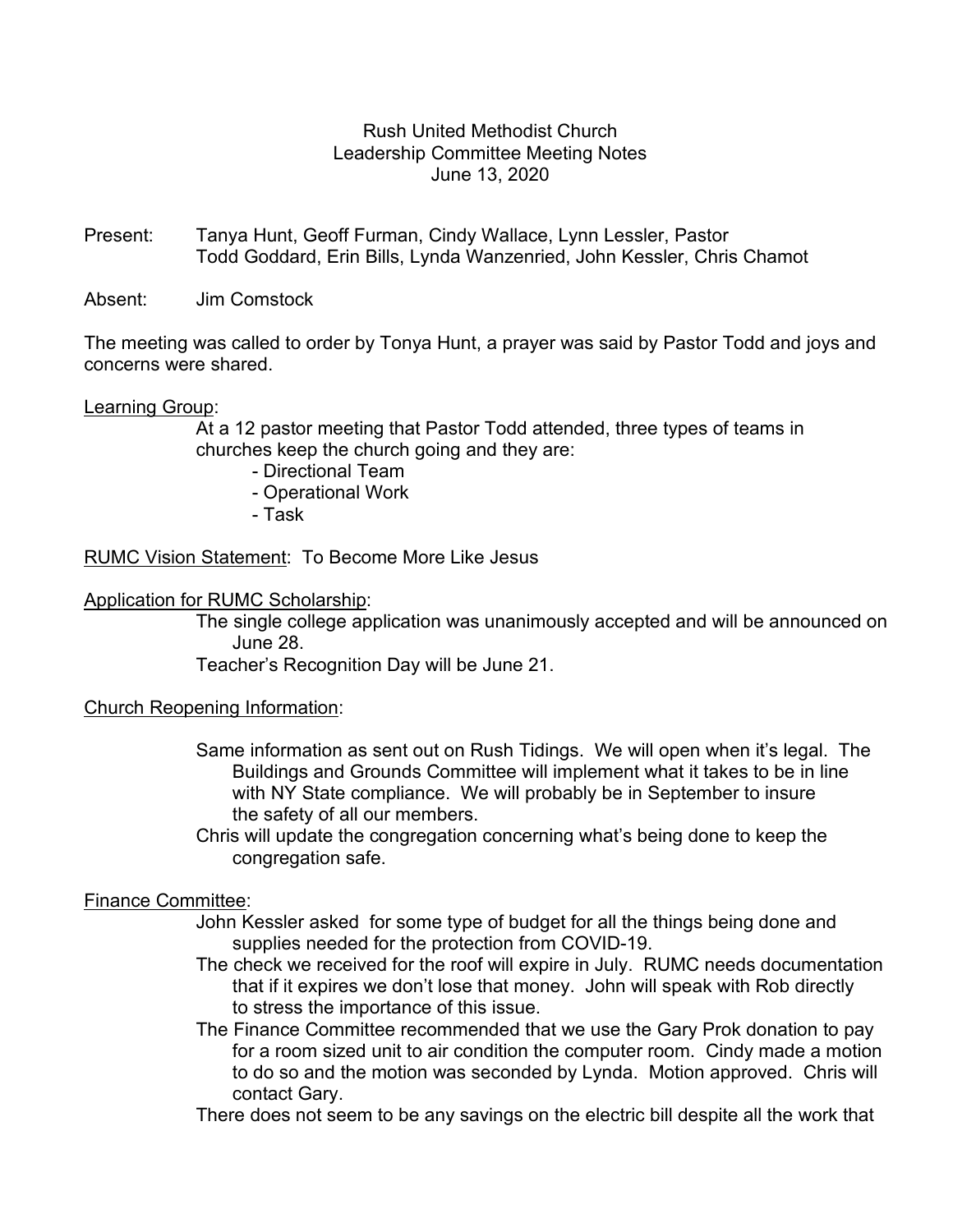was done. Niagara Mohawk hasn't replied to our concerns so Chris will follow up on this issue. Leadership Committee Meeting Notes June 13, 2020 Page 2

## Finance Committee cont'd:

- Part of the Government Loan/Grant that was used as a "\$40 show up" bonus for workers that came to work will end at original ending date (approx. June 15). This allows us to extend employee pay to use up all the grant money since the government extended the program. Cindy made a motion to follow above procedure and the motion was seconded by Erin. Motion passed unanimously.
- There are a number of jobs that need to be done at the parsonage. John proposed that Pastor Todd prioritize a list and give it to Cindy to post in hopes that members of our congregation will volunteer to do these jobs.
- The Finance Committee will now provide some commentary along with posting financial numbers for newsletters.
- Concerns of the Committee:
	- Last month we had a \$9,000 shortfall in donations.
	- The lack of revenue from the Super Sale
- The after school program was a success but we had to turn children away.

# SPRC:

- With the COVID-19 virus there might be many changes to the Turkey Dinner. As things stand now, a sit down dinner is not possible and a take out dinner may be the only way to go. There would also be many changes to accomplish even this.
- Status of pictures for the church directory: Life Touch has been contacted but hasn't returned the call. We will postpone the date.
- Pastor Todd has been fielding angry people concerning the church services not being held as in the past. Erin and Lynn volunteered to take calls from these people.

## Worship:

- Pastor Todd doesn't expect weekly changes in the decorations on and around the altar. In the set of the set of the set of the set of the set of the set of the set of the set of the set of t
	- Cindy Wallace and Cindy Raymond would like to have more people on the worship Committee. New ideas and extra hands are always welcome.
	- The church service will be recorded on Thursdays at 7:00 PM. There will be only one recording . Depending on who's on vacation it can be either in the style of the 8:30 AM or 10:45 PM. service. People cannot come to watch the taping.

Next Meeting of the Leadership Committee will